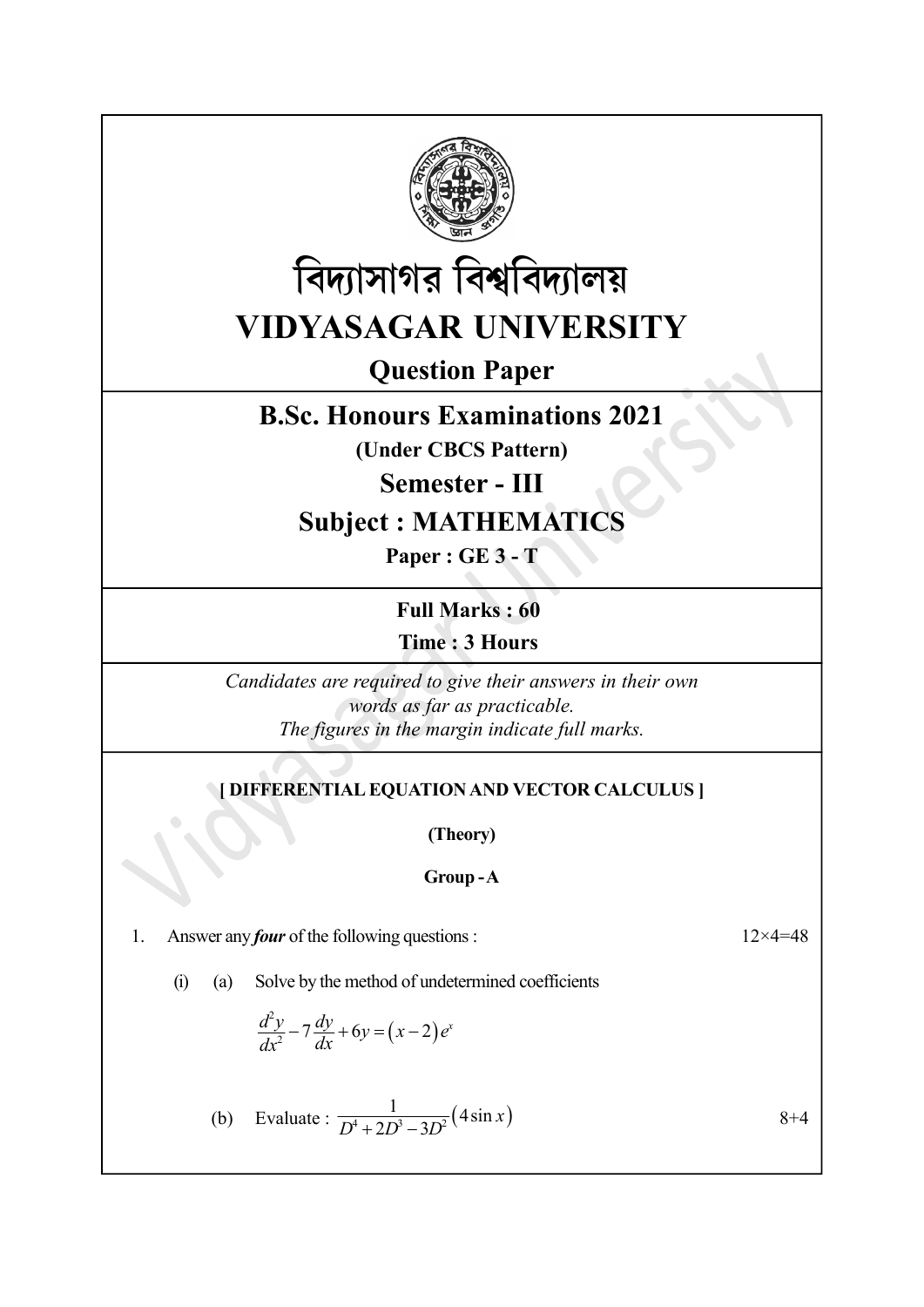- (ii) (a) Define first order linear ordinary differential equation. Find the integrating factor of the differential equation  $\cos x \frac{dy}{dx} + y \sin x = 1$ . Solve the differential equation  $\frac{dy}{dx} + \frac{1}{1+x^2} y = \frac{e^{tan-1}x}{1+x^2}.$  $+\frac{1}{1}y = \frac{e^{tan^{-1}}}{1}$  $\frac{1}{x+x^2}y = \frac{1}{1+x^2}$ 1  $\frac{1}{2}y = \frac{1}{1 + x^2}$  $\frac{1}{1+x^2}y = \frac{e^{tan-1}x}{1+x^2}$ . (b) Let us consider the equation  $\frac{d^2y}{dx^2} + y$  $dx^2$  $\frac{2y}{x^2} + y = 0$  and find a series solution of this equation near the ordinary point.  $(1+2+4)+5$ (iii) (a) Solve:  $\frac{dx}{dt} - 7x + y = 0$  $\frac{dy}{dt} - 2x - 5y = 0$ Ive:  $\frac{dx}{dt} - 7x + y = 0$ <br>  $\frac{dy}{dt} - 2x - 5y = 0$ <br>
Ive the equation  $\frac{dx}{dt} = -wy$  and  $\frac{dy}{dt} = wx$  and show that the point  $(x, y)$ <br>
son a circle.<br>
Son a circle.<br>  $8+4$ <br>
Ive:  $\frac{d^2y}{dx^2} - 2\frac{dy}{dx} + y = x^2e^{3x}$ .<br>
Ive the simultan
	- (b) Solve the equation  $\frac{dx}{dt} = -wy$  and  $\frac{dy}{dt} = wx$  and show that the point  $(x, y)$ lies on a circle. 8+4

(iv) (a) Solve : 
$$
\frac{d^2y}{dx^2} - 2\frac{dy}{dx} + y = x^2e^{3x}
$$
.

(b) Solve the simultaneous equation :

$$
\frac{adx}{yz(b-c)} = \frac{bdy}{zx(c-a)} = \frac{cdz}{xy(a-b)}
$$
6+6

- (v) (a) Use Picard's Method to compute approximately the value of  $\nu$  when  $x = 0.1$  from the initial value problem  $\frac{dy}{dx} = x + y$ , when  $y(0)=1$ . Check the result with the exact value.
	- (b) Determine the steady state and their stability of the differential equation  $\dot{y} = f(y) = y^2 - 5y + 6$  8+4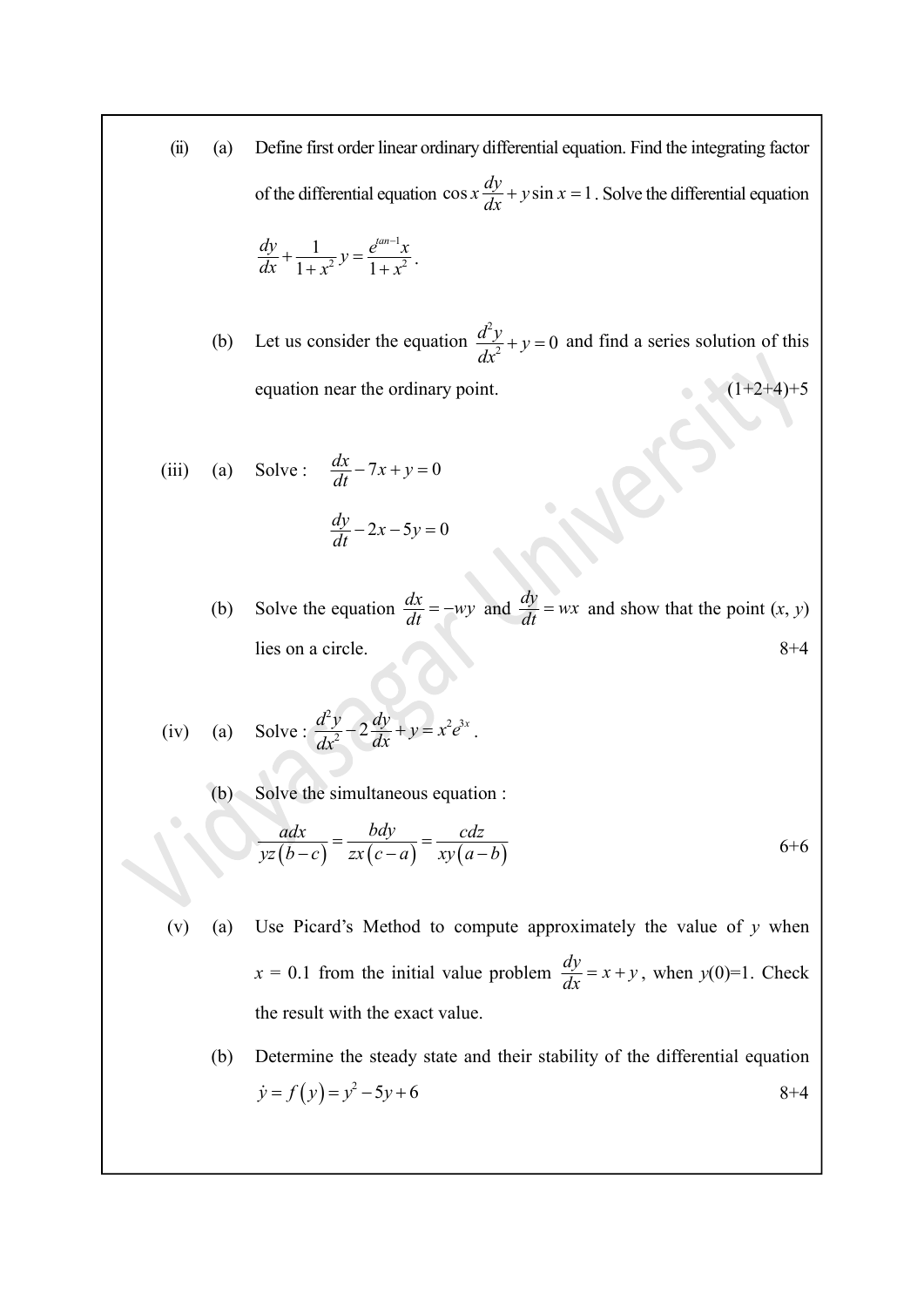(vi) (a) Solve 
$$
\frac{d^2y}{dx^2} - 2 \tan x \frac{dy}{dx} + 3y = 2 \sec x
$$
, when  $\sec x$  being a solution.

(b) Solve by the method of variation of parameter, the equation  $\frac{d^2y}{dx^2} - y = \frac{2}{1+e^x}$ .  $-y = \frac{2}{1+}$ 2 2 2  $\frac{2}{1+e^x}.$ 6+6

(vii) (a) Show that the volume of the parallelopiped, whose edges are represented by  $(3i + 2j - 4k)$ ,  $(3i + j + 3k)$  and  $(i - 2j + k)$  is 49 cubic units.

(b) Let  $\alpha, \beta, \gamma$  be three vectors. Reduce the expression

 $(\beta + \gamma) \cdot \{(\gamma + \alpha) \times (\alpha + \beta)\}\)$  to its simplest form and prove that it vanished when  $\alpha, \beta, \gamma$  are coplanar.

(c) Let a, b, c be three vectors. Prove the identity  $[a \times b, b \times c, c \times a] = [abc]^2$ .

 $4+4+4$ 

- (viii) (a) State the Green's theorem. Using this theorem evaluate the integral  $\oint x^2 dx + (x + y^2) dy$  along the curve  $C : y = 0, y = x$  and  $y^2 = 2 - x$  in the first quadrant. (a) State the Green's theorem. Using this theorem evaluate the integral<br>  $\oint x^2 dx + (x + y^2) dy$  along the curve  $C : y = 0, y = x$  and  $y^2 = 2 - x$  in the<br>
first quadrant.<br>
(b) Show that  $\vec{F} = (2xy + z^2)\hat{i} + x^2\hat{j} + 3xz^2\hat{k}$  is a cons
	- (b) Show that  $\vec{F} = (2xy + z^3)\hat{i} + x^2\hat{j} + 3xz^2\hat{k}$  is a co is a conservative force field. Find the scalar potential.  $(1+5)+(2+4)$

#### Group - B

2. Answer any six of the following questions :  $2 \times 6 = 12$ 

- (i) Find the steady state point (or Equilibrium point) for the system of equations  $\dot{x} = x + 2y$ and  $\dot{y} = x^2 + y$ .
- $\frac{dy}{dx} = 3xy^{\frac{1}{3}}$ ,  $y(0) = 0$  has no unique solution.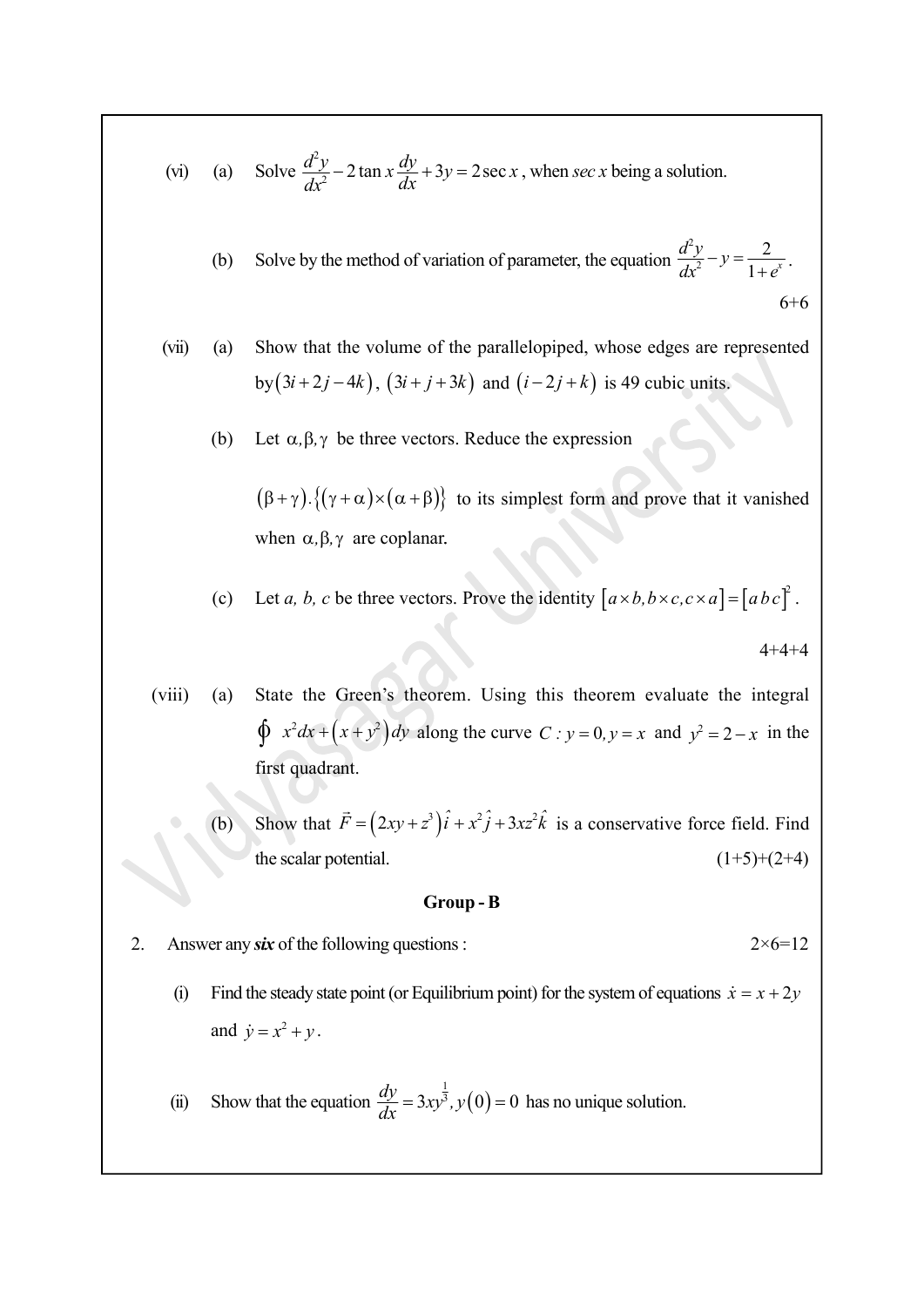- (iii) Using Wronskian, show that  $e^x$ , cos x, sin x are linearly independent.
- (iv) Show that  $x(y^2 a^2)dx + y(x^2 z^2)dy z(y^2 a^2)dz$  is integrable.
- (v) Show that  $x = 0$  is a regular singular point of  $(2x + x^3)y'' y' 6xy = 0$ .

(vi) Solve 
$$
\frac{d^2x}{dt^2} + n^2x = 0
$$
, when  $t = 0$ ,  $\frac{dx}{dt} = 0$  and  $x = 0$ .

- (vii) Define regular singular point and irregular singular point of an ordinary differential Using Wronskian, show that  $e^x$ , cos x, sin x are linearly independent.<br>
Show that  $x(y^2 - a^2) dx + y(x^2 - z^2) dy - z(y^2 - a^2) dz$  is integrable.<br>
Show that  $x = 0$  is a regular singular point of  $(2x + x^3)y'' - y' - 6xy = 0$ .<br>
Solve  $\frac{d^2x$  $P_0(x)\frac{d^2y}{dx^2} + P_1(x)\frac{dy}{dx} + P_2(x)y = 0.$
- (viii) Prove that if  $\vec{a}, \vec{b}, \vec{c}$  are coplanar then  $\left[\vec{a}\vec{b}\vec{c}\right] = 0$  $\vec{a}\vec{b}\vec{c}$  = 0.
- (ix) Evaluate  $\int_C F dr$  where  $F = x^2 y^2 i + y j$  and the curve C is  $y^2 = 4x$  in the  $xy$  plane from  $(0, 0)$  to  $(4, 4)$ .
- (x) Show that the vector  $a = (x^2 yz)i + (y^2 zx)j + (z^2 xy)k$  is an irrotational vector.

 $\frac{1}{2}$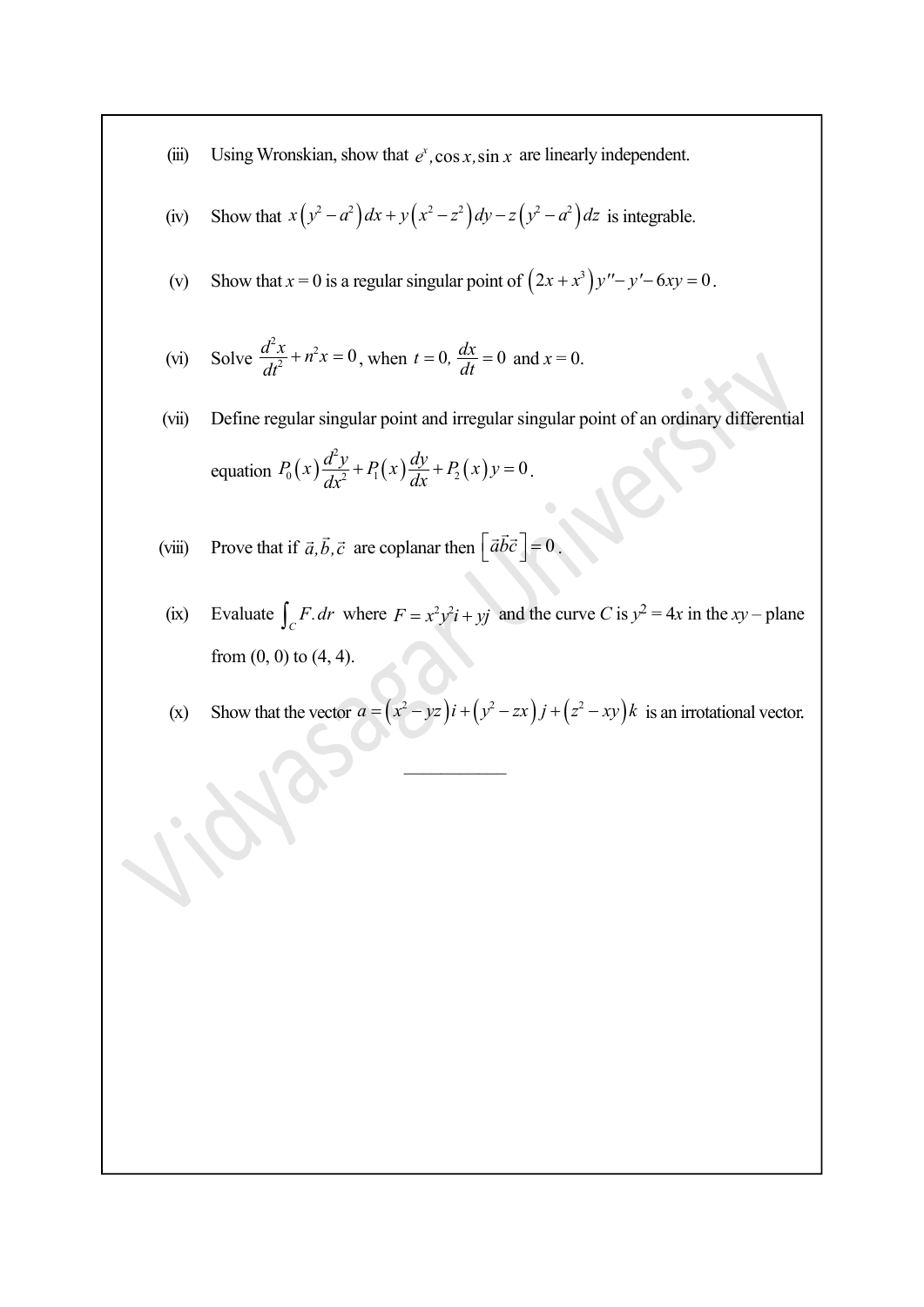## OR

#### [ GROUP THEORY-I ]

#### (Theory)

Group - A 1. Answer any *four* of the following questions :  $12 \times 4 = 48$ (a) (i) Define abelian group. Show that the eight symmetries of the square form a non abelian group. 2+4 (ii) In a group  $(G, o)$ , prove that (i)  $(a \circ b)^{-1} = b^{-1} \circ a^{-1}, \forall a, b \in G$ (ii)  $a \circ b = a \circ c \Rightarrow b = c$  4+2 (b) (i) Prove that the set  $H = \begin{cases} \begin{vmatrix} a & b \\ 2a & b \end{vmatrix} : a, b \in R$  and  $a^2 + b^2 = 1 \end{cases}$  forms a forms a commutative group with respect to matrix multiplication. 6 (ii) Show that the set of all permutations on a set of three elements is a nonabelian group. 6 (c) (i) Let  $(G, o)$  be a group and  $a \in G$ . Prove that  $Z(G)$ , the centre of the group, is a subgroup of  $C(a)$ , the centralizer of a. 6 (ii) Let G be a group in which  $(ab)^3 = a^3b^3$ ,  $\forall a, b \in G$ . Show that  $H = \{x^2 : x \in G\}$  is a subgroup of G. 6 (d) (i) Let  $G = S_3$ ,  $G' = (\{1, -1\})$ , •) and  $\phi : G \to G'$  be defined by  $(14a - b)$ <br>
hymmutative group with respect to matrix multiplication.<br>
how that the set of all permutations on a set of three elements is a not<br>
belian group.<br>
Let  $(G, o)$  be a group and  $a \in G$ . Prove that  $Z(G)$ , the centre , if  $\alpha$  be an even permutation in  $S_3$ , if  $\alpha$  be an odd permutation in  $S_3$  $\phi(\alpha) = \begin{cases} 1, \text{if } \alpha \text{ be an even permutation in } S_3 \\ -1, \text{if } \alpha \text{ be an odd permutation in } S_3 \end{cases}$ 3 1, if  $\alpha$  be an even permutation in  $\beta$ 1, if  $\alpha$  be an odd permutation in Prove that  $\phi$  is a homomorphism.  $\qquad \qquad 6$ (ii) State and prove first isomorphism theorem. 6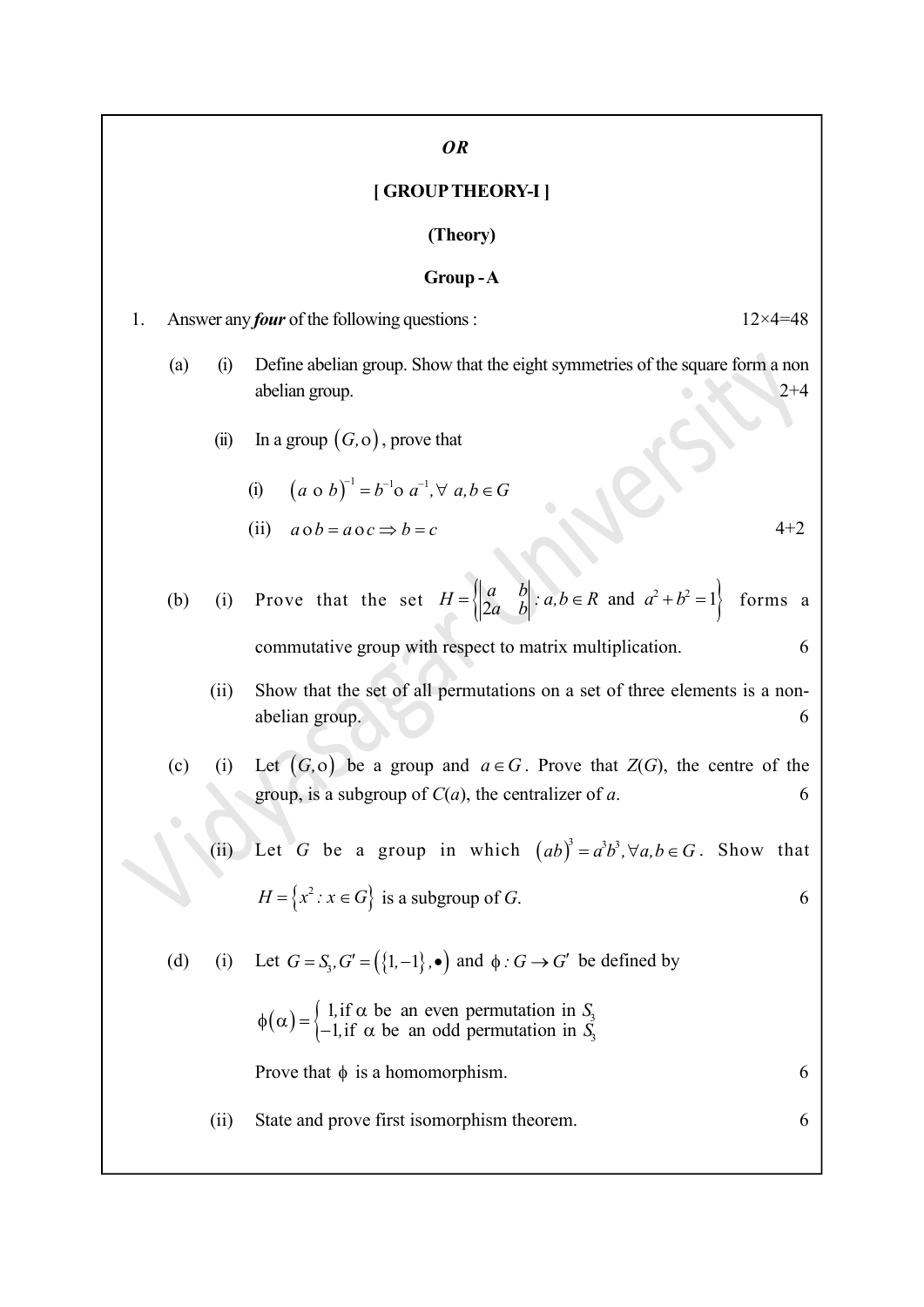|    | (e) | (i)   | Define a cyclic group. Find the generators of $U(10)$ .                                                                                           | 3 |
|----|-----|-------|---------------------------------------------------------------------------------------------------------------------------------------------------|---|
|    |     | (ii)  | Show that in a group $G$ the right and left cancellation law hold. Is the converse<br>true? Justify your answer.                                  |   |
|    |     | (iii) | Prove that if the identity permutation $\alpha = \beta_1 \beta_2$ $\beta_r$ , where the $\beta$ 's are 2-                                         |   |
|    |     |       | cycles, then $r$ is even.                                                                                                                         | 6 |
|    | (f) | (i)   | If $G$ is a group with more than one element and $G$ has no proper, nontrivial<br>subgroup. Then prove that $G$ is a finite group of prime order. | 6 |
|    |     | (ii)  | Let $H$ be a subgroup of $G$ and $K$ be a nontrivial subgroup of $G$ . Prove that                                                                 |   |
|    |     |       | $HK/K \approx H/H \cap K$ .                                                                                                                       | 6 |
|    | (g) | (1)   | Let G be an Abelian group with identity e. Prove that $H = \{x \in G   x^2 = e\}$                                                                 |   |
|    |     |       | is a subgroup of $G$ .                                                                                                                            | 3 |
|    |     | (ii)  | Let <i>a</i> and <i>b</i> be elements of a group. If $ a  = 10$ and $ b  = 21$ , show that<br>$\langle a \rangle \cap \langle b \rangle = (e).$   | 3 |
|    |     | (iii) | Determine all homomorphisms from $Z_{12}$ to $Z_{30}$ .                                                                                           | 6 |
|    | (h) | (i)   | Find the homomorphic images of $S_3$ .                                                                                                            | 3 |
|    |     | (ii)  | Define Centralizer $C(G)$ of a group G. Is $C(G)$ Abelian?                                                                                        | 3 |
|    |     |       | (iii) Let $G = \langle a \rangle$ be a cyclic group of order <i>n</i> . Show that $G = \langle a^k \rangle$ if and only<br>if $gcd(k, n) = 1$ .   | 6 |
|    |     |       | Group-B                                                                                                                                           |   |
| 2. |     |       | Answer any six of the following questions :<br>$2 \times 6 = 12$                                                                                  |   |
|    | (a) |       | In a group $(G, o)$ , a is an element of order 30. Find the order of $a^{18}$ .                                                                   |   |
|    | (b) |       | Find the order of the permutation $\begin{pmatrix} 1 & 2 & 3 & 4 & 5 & 6 \\ 4 & 6 & 3 & 5 & 1 & 2 \end{pmatrix}$ .                                |   |
|    | (c) |       | Find the number of generators of the cyclic group $(S, \bullet)$ where $S = \{1, -1, i, -i\}$                                                     |   |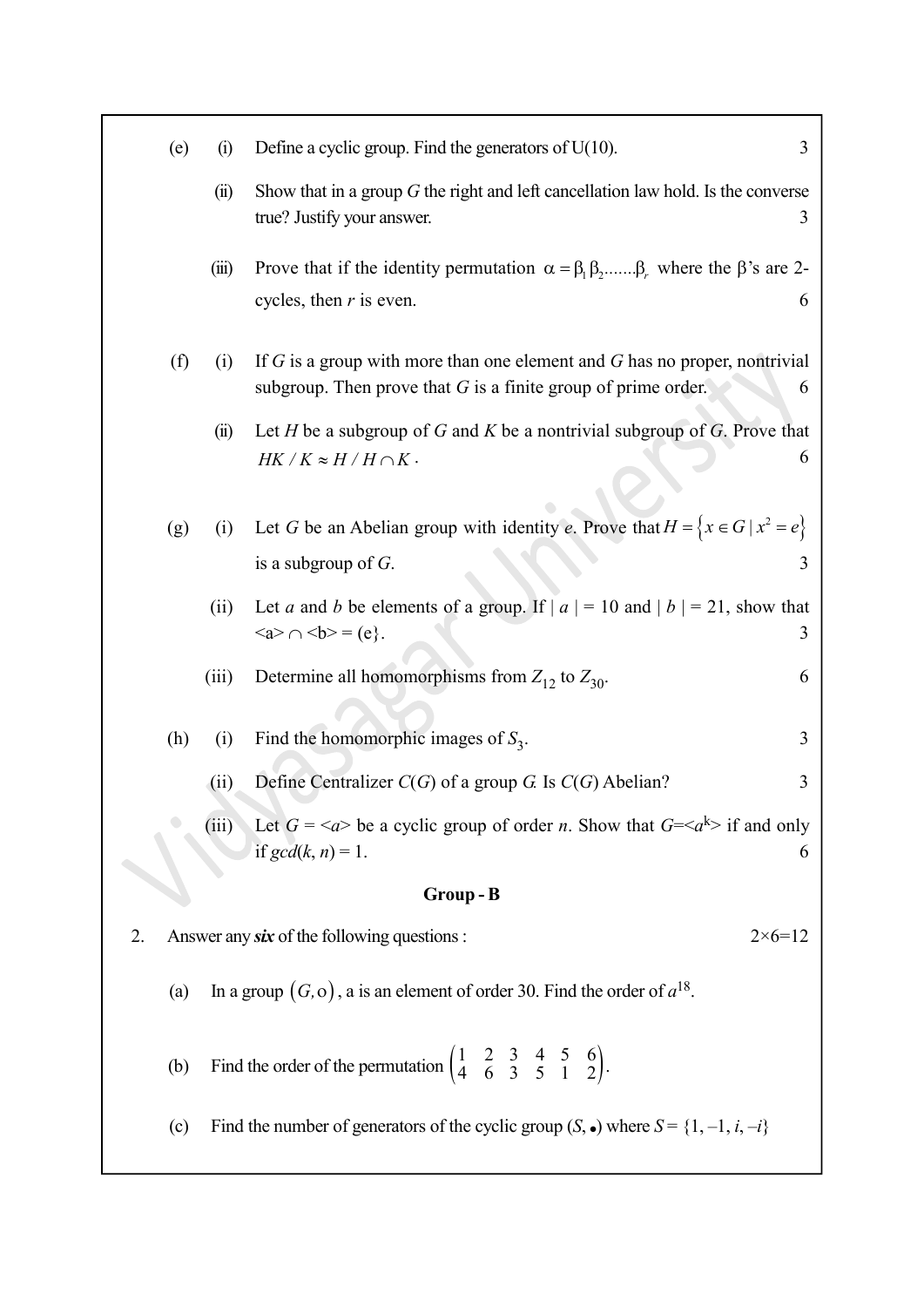- (d) If  $G = S_3$  and  $H = A_3$  then find  $[G:H]$ .
- (e) If  $G = (Z, +)$  and  $H = (3Z, +)$ , then find the distinct left cosets of H.
- (f) Let  $(G, o)$  and  $(G, *)$  be two groups and  $\phi : G \to G'$  be a homomorphism. Show If  $G = S_3$  and  $H = A_3$  then find  $[G:H]$ .<br>
If  $G = (Z, +)$  and  $H = (3Z, +)$ , then find the distinct left cosets of H.<br>
Let  $(G, o)$  and  $(G',^*)$  be two groups and  $\phi : G \rightarrow G'$  be a homomorphism. Show<br>
that  $\phi(\sigma^{-1}) = {\phi(\sigma)}_1^{1-\frac{1}{2}}$ ,  $\phi(a^{-1}) = {\phi(a)}^{-1}, \forall a \in G.$
- (g) Every group of order 35 is cyclic or not? Justify your answer.
- (h) Consider the group  $Z_{30}$ . Find the smallest positive integer *n* such that  $n[5] = [0]$  in  $Z_{30}$
- (i) Give an example of a group such that normality is not transitive.

50

(j) Let H is a subgroup of G and  $g_1, g_2 \in G$ . Then  $Hg_1 = Hg_2$  if and only if  $g_1^{-1}H = g_2^{-1}H$ .

 $\mathcal{L}=\mathcal{L}$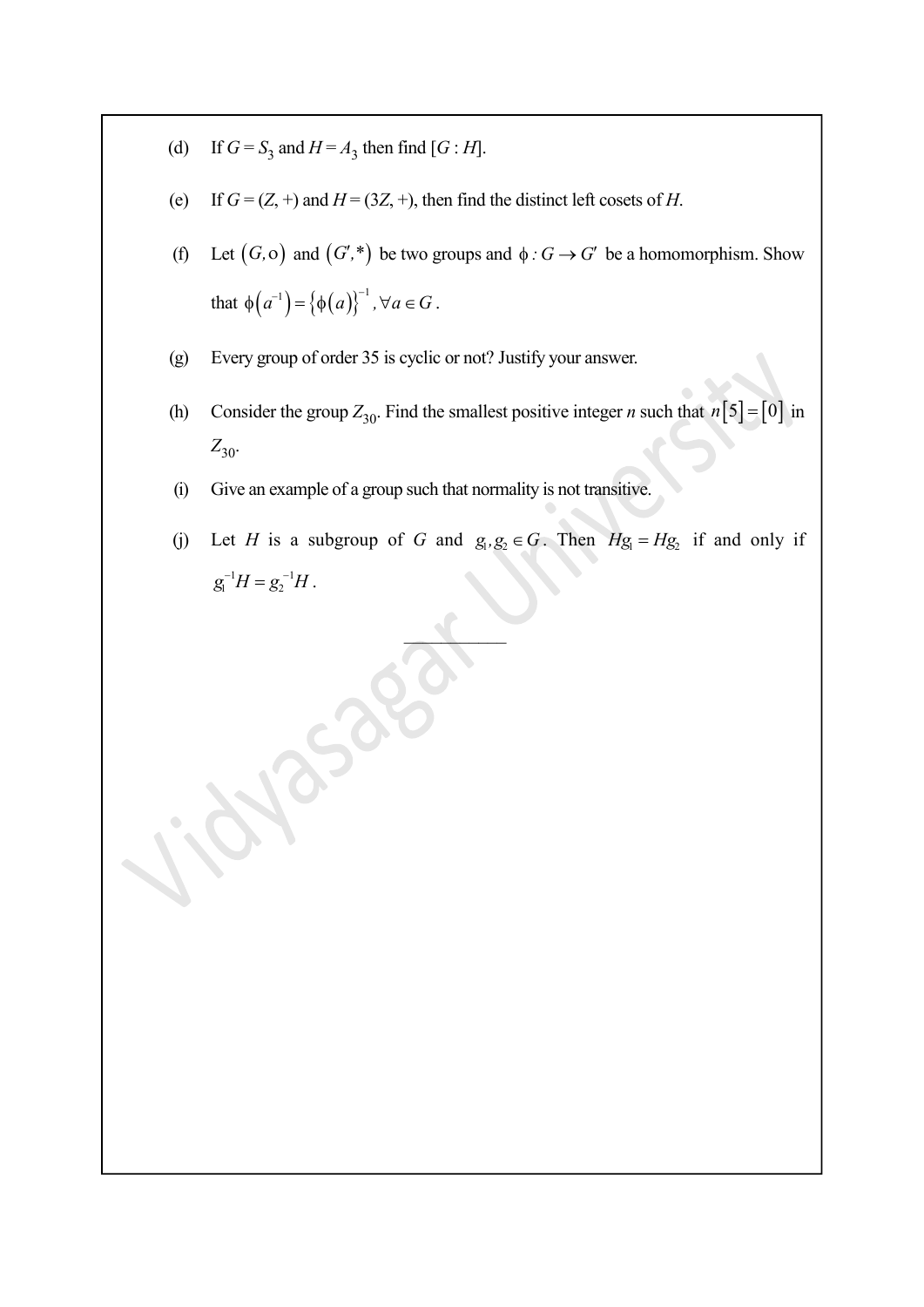## [ THEORY OF REAL FUNCTIONS AND INTRODUCTION TO METRIC SPACE ]

#### (Theory)

#### Group - A

1. Answer any *four* of the following questions :  $12 \times 4 = 48$ 

(a) (i) Show that the limit  $\lim_{x\to 0} \sin\left(\frac{1}{x^2}\right)$  does not exist.  $\lim_{x\to 0} \sin\left(\frac{1}{2}\right)$  does not exist.

(ii) Let  $D \subset R$  and  $f : D \to R$  be a function. Let  $c \in D \cap D'$ . Show that f is continuous at c if and only for every sequence  $\{x_n\}$  in D converging to c.

Y OF REAL FUNCTIONS AND INTRODUCTION TO METRIC SPACE [<br>
(Theory)<br>
Group - A<br>  $x = \tan y$  four of the following questions :<br>
(i) Show that the limit  $\lim_{x\to 0} \sin\left(\frac{1}{x^2}\right)$  does not exist.<br>
(ii) Let  $D \subset R$  and  $f: D \to R$  be a  $f(x) = \begin{cases} 2x, & x \in Q \\ 1-x, & x \in R - Q \end{cases}.$ 2  $1-x$ ,  $x \in R-Q$ . Prove that f is continuous at  $\frac{1}{3}$  and discontinuous at every other point. 3+5+4

(b) (i) Prove  $I = [a, b]$  be a closed and bounded interval and a function  $f : I \to \mathbb{R}$  be continuous on  $I$ . Then  $f$  is bounded on  $I$ .

(ii) Verify Rolle's theorem of the function  $f(x) = x^2 + \cos x$  on  $\left[ -\frac{\pi}{4}, \frac{\pi}{4} \right]$ .

(iii) Prove that 
$$
\frac{2x}{\pi} < \sin x
$$
 for  $0 < x < \frac{\pi}{2}$ . 5+4+3

(c) (i) State the prove that Cauchy's Mean Value Theorem.

(ii) A function  $f: \mathbb{R} \to \mathbb{R}$  is defined by

Prove 
$$
I = [a, b]
$$
 be a closed and bounded interval and a function  $f: I \to \mathbb{R}$  to  
continuous on *I*. Then *f* is bounded on *I*.  
Verify Rolle's theorem of the function  $f(x) = x^2 + \cos x$  on  $\left[-\frac{\pi}{4}, \frac{\pi}{4}\right]$ .  
Prove that  $\frac{2x}{\pi} < \sin x$  for  $0 < x < \frac{\pi}{2}$ .  
State the prove that Cauchy's Mean Value Theorem.  
A function  $f: \mathbb{R} \to \mathbb{R}$  is defined by  
 $0, \quad \text{if } x = 0 \text{ or } x \text{ is irrational.}$   
 $f(x) = \begin{cases} \frac{1}{q^3} & \text{if } x = \frac{p}{q}, \text{ where } p \in \mathbb{Z}, q \in \mathbb{N}, \text{ and gcd } (p, q) = 1. \end{cases}$   
Show that *f* is differentiable at  $x = 0$  and  $f'(0) = 0$ .

Show that f is differentiable at  $x = 0$  and  $f'(0) = 0$ .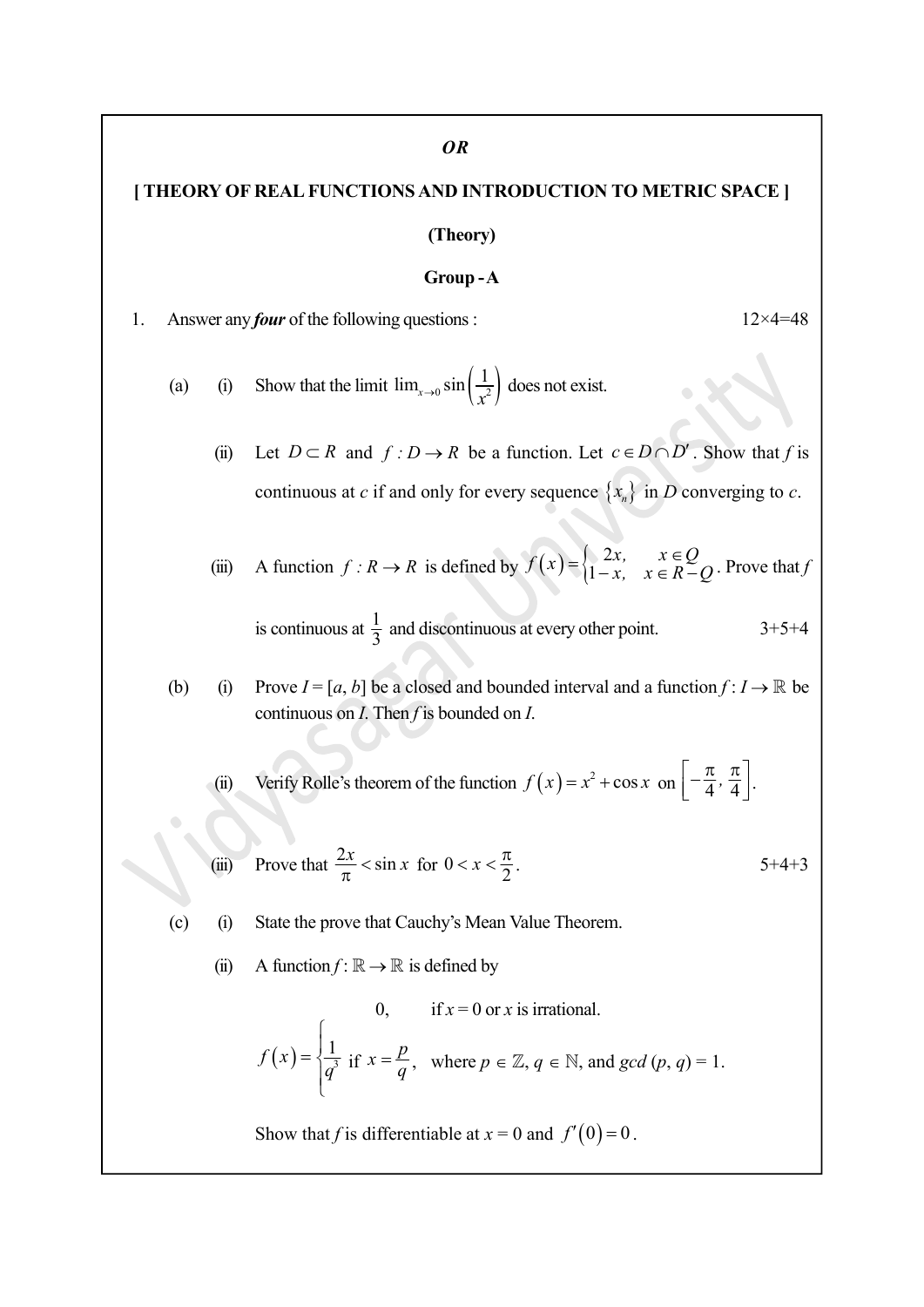(iii) If  $k \in \mathbb{R}$  and  $f(x) = k$ ,  $x \in \mathbb{R}$ . Find the derived function f' and its domain.

 $5+5+2$ 

- (d) (i) Let  $f : R \to R$  be such that  $f(x+y) = f(x)+f(y)$  for all x, y in R. If  $\lim_{x\to 0} f = L$  exists, then show that  $L = 0$ .
	- (ii) Give examples of functions f and g such that f and g do not have limits at a point c, but such that both  $f + g$  and  $fg$  have limits at c.
	- (iii) If f is uniformly continuous on  $A \subset R$ , and  $|f(x)| > k > 0$  for all  $x \in A$ , show

that  $\frac{1}{f}$  is uniformly continuous on A. 5+3+4

- (e) (i) If  $(X, d)$  is a metric space then prove that finite intersection of open sets in X is open.
	- (ii) Let  $(X, d)$  is a metric space and  $A \subset X$ . Then prove that A is closed iff A contains all its limit points.
	- (iii) Let  $(Y, d_Y)$  be a subspace of a metric space  $(X, d)$  and  $A \subset Y$ . Then prove that  $x \in Y$  is a limit point of A in Y iff x is a limit point of A in X.

 $4 + 4 + 4$ 

- (f) (i) Show that  $(R^2, d)$  is a metric space, where the mapping  $d : R^2 \times R^2 \to R$  is given by  $d(x,y) = \max\{|x_1 - x_2|, |y_1 - y_2|\}, (x_1, y_1), (x_2, y_2) \in R^2$ .
	- (ii) Prove that a finite set has no limit points.
	- (iii) If  $(X, d)$  is a metric space then prove that a set  $A \subset X$  is closed in  $(X, d)$  iff its complement  $A' = X \mid A$  is open in  $(X, d)$ . 5+3+4

(g) (i) Use Taylor theorem to prove that 
$$
1 + \frac{x}{2} - \frac{x^3}{8} < \sqrt{1 + x} < 1 + \frac{x}{2}
$$
 if  $x > 0$ .

(ii) Let  $f : R \to R$  be a differentiable function on R and  $f'(x) > f(x)$  for all  $x \in R$ . If  $f(0) = 0$ , prove that  $f(x) > 0$  for all  $x > 0$ . 6+6